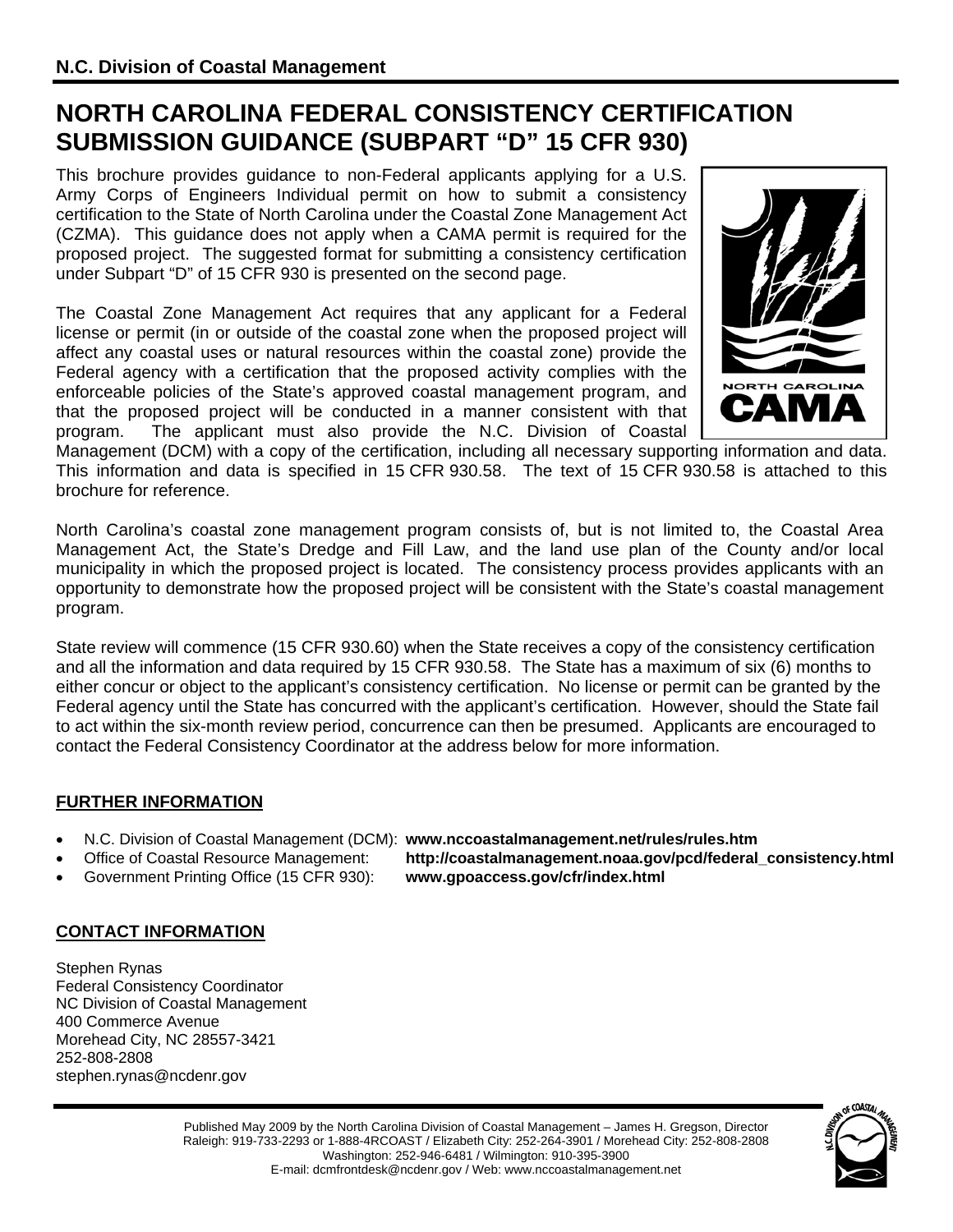## **SAMPLE SUBMISSION FORMAT**

The N.C. Division of Coastal Management (DCM) recommends a two-part submission consisting of a cover letter and a supporting document that contains the information required by 15 CFR 930.58. The text of 15 CFR 930.58 is attached for reference.

**Cover Letter**: The cover letter should state the purpose of the letter (a request for concurrence from DCM of the applicant's consistency certification) and then briefly describe the proposed project, its location, the type of Federal permit or license that has been applied for, a statement that the applicant has reviewed the State's coastal program (citing specific policies as appropriate), a statement that the proposed activity is consistent with the State's coastal management program and will be conducted in a manner consistent with the program (see below), and a statement referring to the supporting document for more detail.

Pursuant of 15 CFR 930.57(b), the cover letter must include the phrase: "*The proposed activity complies with the enforceable policies of North Carolina's approved management program and will be conducted in a manner consistent with such program*."

In the event the applicant is using a consultant as a point of contact, the cover letter should designate the consultant as an authorized representative.

**Supporting Document**: The supporting document should present the information required by 15 CFR 930.58 and should provide DCM with the data and analysis needed to document that the proposed project will be consistent with the State's coastal management program. DCM recommends that the State's coastal program be reviewed and that the project's compliance with specific policies be evaluated. For example, 15A NCAC 07M .0800 relates to the protection of water quality. The applicant must explain, as applicable, how the proposed project has been sited and designed to avoid and/or minimize any adverse impacts to water quality. The applicant should also describe how any unavoidable adverse impacts would be ameliorated. To the maximum extent practical, adverse impacts to coastal resources and coastal uses must be avoided. Impacts that cannot be avoided must be minimized and mitigated.

**Areas of Environmental Concern:** Section 113A-113 of the Coastal Area Management Act (CAMA) defines "*Areas of Environmental Concern*" (AECs). The proposed project's relationship to an AEC is important for determining the type of project review that DCM will conduct. DCM will review proposed development in a coastal county that is **outside** of an AEC and requires a Federal permit through the consistency process. However, should any portion of the proposed development occur **within** an AEC, then a CAMA permit would be required instead. The supporting document must evaluate whether any of the proposed development would occur within an AEC to determine whether the consistency process would be the appropriate form of DCM review.

**Other State Permits**: The supporting document should discuss other State permits that the proposed development may require, including the status of the permit applications. DCM suggests that any required State permits be obtained, if possible, by the applicant prior to initiating the consistency review process and that any issued permits be included as part of the supporting document. Addressing other State permits at the consistency stage minimizes the potential for "*late hits*" in the review process and aides the applicant in demonstrating implied conformance with the State's coastal management program.

**Environmental Documents:** If the proposed project requires the preparation of an environmental document, it can be used as the "*Supporting Document*" provided that it contains all the information required by 15 CFR 930.58.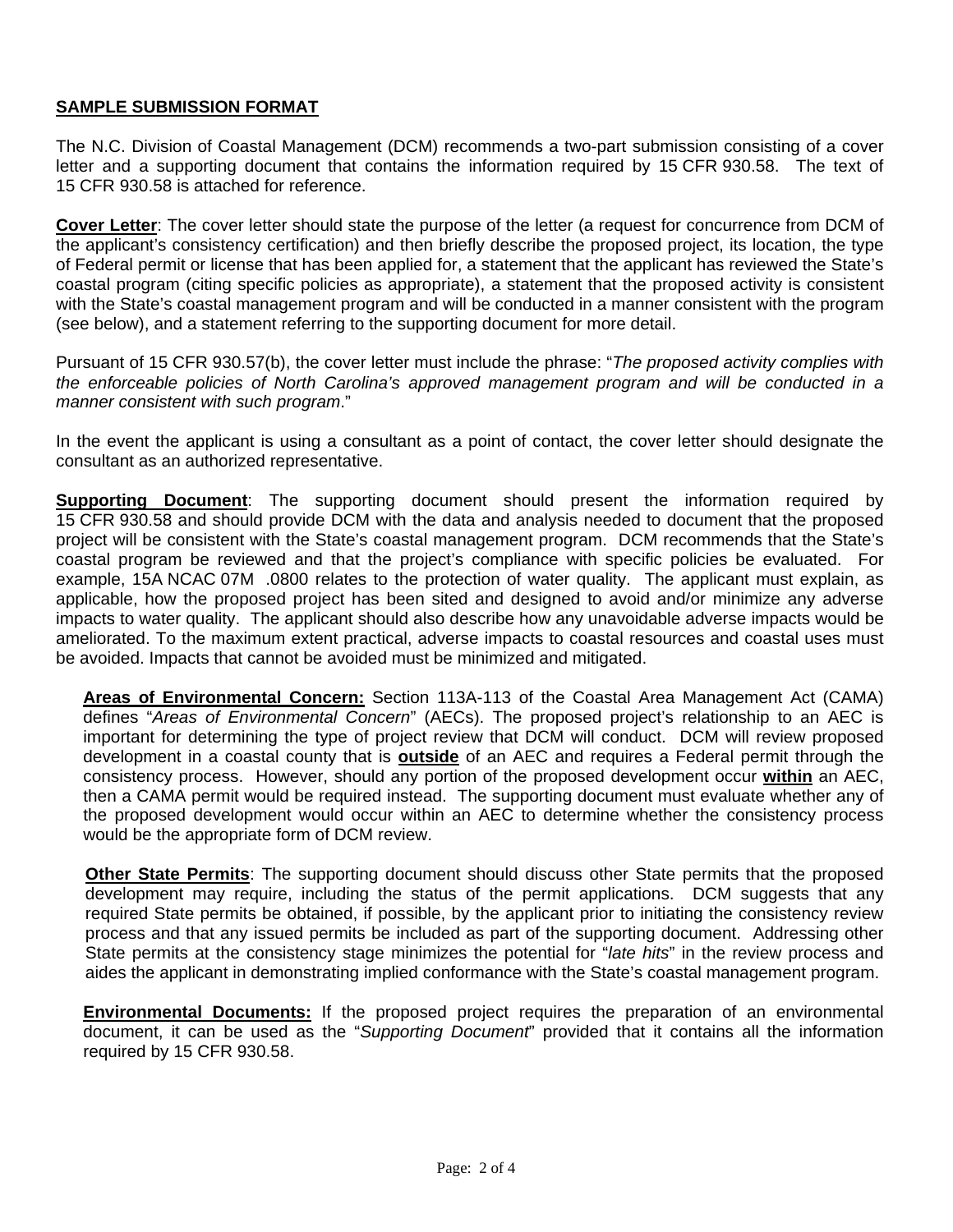#### **Relevant Sections of 15 CFR 930 Version of January 2007**

*(These citations have been reformatted and portions have been omitted; therefore they are unofficial. Go to http://www.gpoaccess.gov/cfr/index.html for the official version.)* 

### **§ 930.57 CONSISTENCY CERTIFICATIONS.**

- (a) Following appropriate coordination and cooperation with the State agency, all applicants for required federal licenses or permits subject to State agency review shall provide in the application to the federal licensing or permitting agency a certification that the proposed activity complies with and will be conducted in a manner consistent with the management program. At the same time, the applicant shall furnish to the State agency a copy of the certification and necessary data and information.
- (b) The applicant's consistency certification shall be in the following form: ''*The proposed activity complies with the enforceable policies of (name of State) approved management program and will be conducted in a manner consistent with such program*.''

### **§ 930.58 NECESSARY DATA AND INFORMATION.**

- (a) The applicant shall furnish the State agency with necessary data and information along with the consistency certification. Such information and data shall include the following:
	- (1) A copy of the application for the federal license or permit and
		- (i) All material relevant to a State's management program provided to the Federal agency in support of the application; and
		- (ii) To the extent not included in paragraphs  $(a)(1)$  or  $(a)(1)(i)$  of this section, a detailed description of the proposed activity, its associated facilities, the coastal effects, and any other information relied upon by the applicant to make its certification. Maps, diagrams, and technical data shall be submitted when a written description alone will not adequately describe the proposal;
	- (2) Information specifically identified in the management program as required necessary data and information for an applicant's consistency certification. The management program as originally approved or amended (pursuant to 15 CFR part 923, subpart H) may describe data and information necessary to assess the consistency of federal license or permit activities. Necessary data and information may include completed State or local government permit applications which are required for the proposed activity, but shall not include the issued State or local permits. NEPA documents shall not be considered necessary data and information when a Federal statute requires a Federal agency to initiate the CZMA federal consistency review prior to its completion of NEPA compliance. States shall not require that the consistency certification and/or the necessary data and information be included in NEPA documents. Required data and information may not include confidential and proprietary material; and
	- (3) An evaluation that includes a set of findings relating the coastal effects of the proposal and its associated facilities to the relevant enforceable policies of the management program. Applicants shall demonstrate that the activity will be consistent with the enforceable policies of the management program. Applicants shall demonstrate adequate consideration of policies which are in the nature of recommendations. Applicants need not make findings with respect to coastal effects for which the management program does not contain enforceable or recommended policies.
- (b) At the request of the applicant, interested parties who have access to information and data required by this section may provide the State agency with all or part of the material required. Furthermore, upon request by the applicant, the State agency shall provide assistance for developing the assessment and findings required by this section.
- (c) When satisfied that adequate protection against public disclosure exists, applicants should provide the State agency with confidential and proprietary information which the State agency maintains is necessary to make a reasoned decision on the consistency of the proposal. State agency requests for